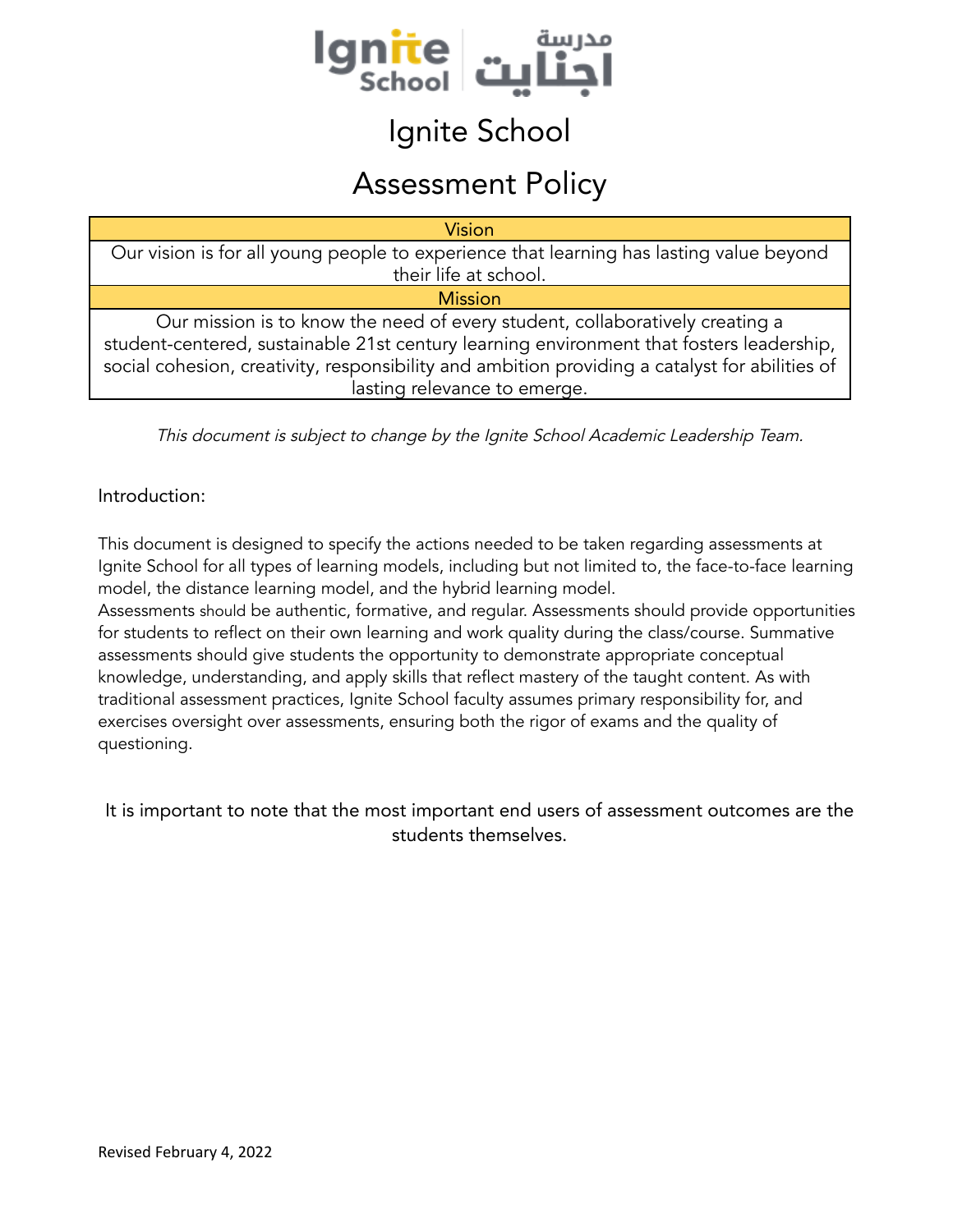

#### Principles of Assessment:

Assessments at Ignite School shall be:

- Honest, fair, reliable, and accurate
- Modified or accommodated to suit the various learning needs, abilities, and styles of learners
- Consistent, cumulative, and valid
- Encourage growth and promote positivity
- Authentic to the task taken
- Reported to parents and students in a regular and accurate manner
- Relevant to the learning goals and standards
- Challenging for all students

Assessment has a wide spectrum of characteristics. The effective assessment shall:

- Provide baseline information for all new students.
- Diagnose specific strengths and areas of improvement for all students in all subjects.
- Assist in the prediction of future attainment and target setting.
- Monitor the academic performance of students as they move through the school.
- Encourage the use of assessment as a tool in students' learning.
- Develop students' ability to become expert peer and self-assessors.
- Ensure all departments are consistent in their approach to assessment.
- Inform teachers' planning so that it responds to the needs of the students.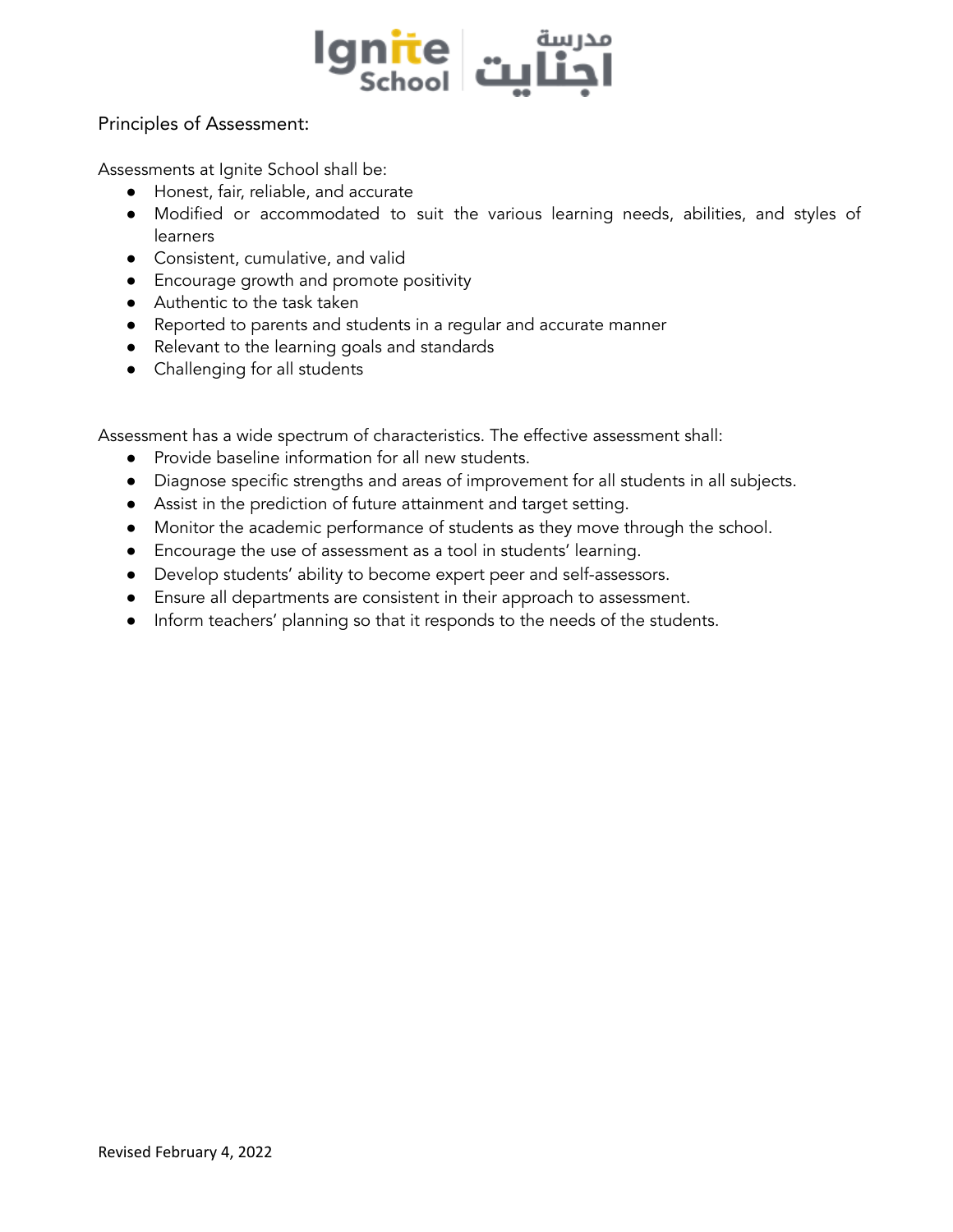

#### Types of Assessments

At Ignite School, we offer a variety of internal and external assessments which help all stakeholders better understand the strengths and areas of improvement towards students' learning and college and career readiness. Assessments at Ignite School align with the US Common Core Standards (specific to the State of New York), KHDA, MOE and consider National Agenda targets.

#### Internal Assessments at Ignite School

- **●** Benchmarks
	- o Administered three times a year.

BOY Benchmarks which stand for Beginning of Year Benchmark. MOY Benchmarks which stand for Middle of Year Benchmark. EOY Benchmarks which stand for End of Year Benchmark.

- o The purpose of the assessment is to allow teachers to determine students' individual strengths, areas of improvement, knowledge, and skills prior to instruction. It is primarily used to identify student starting points and to guide lesson and curriculum planning.
- o These assessments are administered for grades KG1 to grade 8.
- o These assessments are not included in the Report Card.
- o A maximum of one benchmark will be administered for each student per day
- **●** Learning checks
	- o These assessments can be in the form of quizzes, formative assessments, mini projects, etc.
	- o These assessments are administered for grades KG1 to grade 8.
	- o These assessments are included in the Report Card.
	- o A maximum of two learning checks will be administered for each student per day
- **●** Tests
	- o These assessments can be in the form of Unit tests, projects, chapter tests, summative assessments, etc.
	- o These assessments are administered for grades KG1 to grade 8.
	- o These assessments are included in the Report Card.
	- o A maximum of one test will be administered for each student per day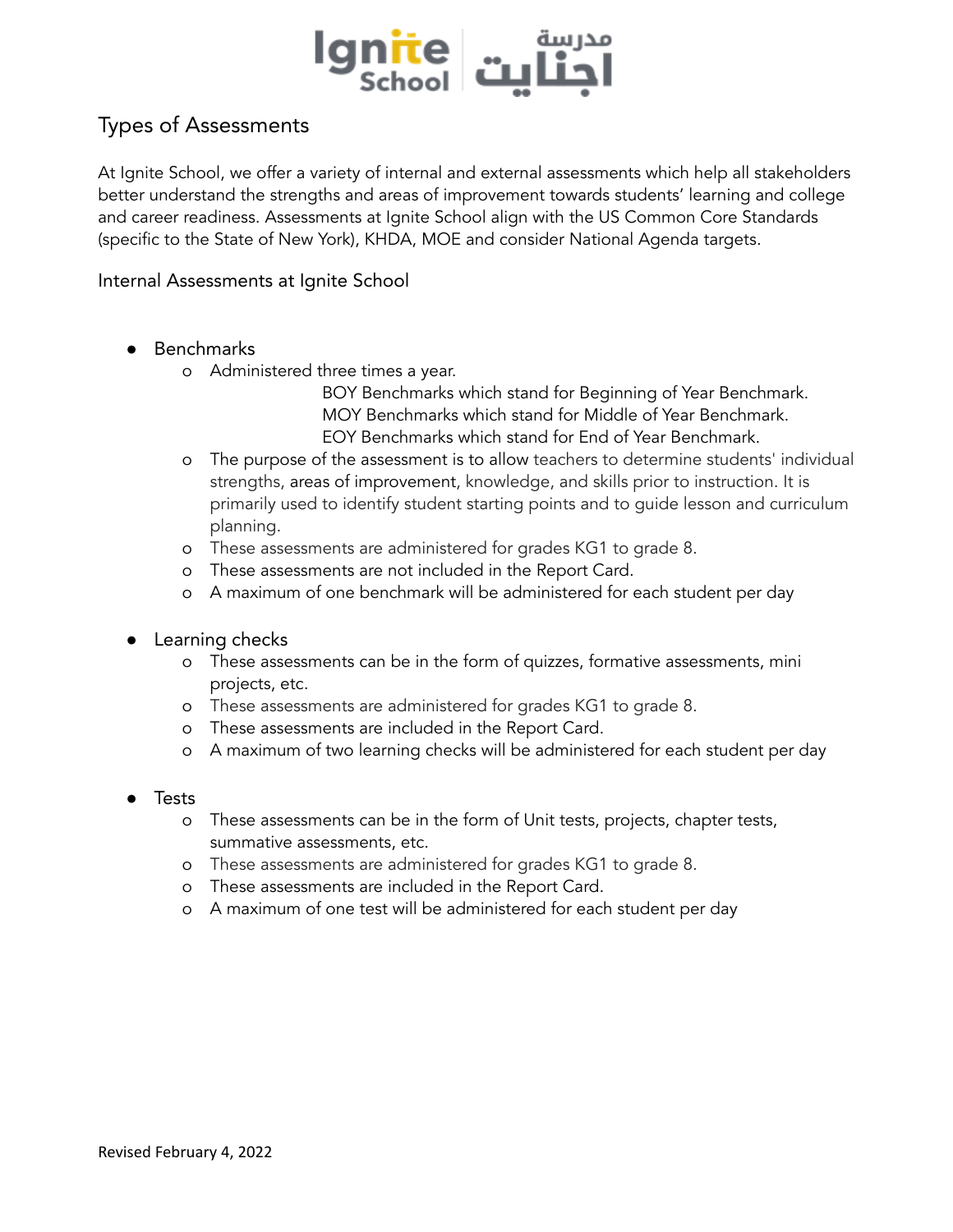

#### External Assessments at Ignite School

- **●** Measurement of Academic Progress (MAP)
	- o Administered three times a year.

MAP FALL which is administered at the beginning of the year. MAP WINTER which is administered at the middle of the year. MAP SPRING which is administered at the end of the year.

- o These assessments are not included in the Report Card.
- o These assessments are administered for grades KG2 to grade 8.
- o If you need to know more about this assessment, please Click [Here](https://www.nwea.org/map-growth/).
- o A maximum of one MAP test will be administered for each student per day
- **Cognitive Ability Test (CAT4)** 
	- o Administered once at registration or every year.
	- o This assessment is not included in the Report Card.
	- o These assessments are administered for grades 1 to 8.
	- o This assessment informs the school about the cognitive potential of your child and their strengths in learning patterns.
	- o If you need to know more about this assessment, please Click [Here](https://gl-education.com/products/cognitive-abilities-test-cat4/).

#### **●** Arabic International Benchmark Test (IBT)

- o Administered once every year.
- o This assessment is not included in the Report Card.
- o These assessments are administered for grades 3 to 8.
- o If you need to know more about this assessment, please Click [Here](https://www.acer-ibt.org/au/ibt-2021).
- **●** Islamic Education Benchmark Test (IsBT)
	- o Administered two times a year.
		- IsBT Round 1 which is administered at the beginning of the year.
		- IsBT Round 2 which is administered at the end of the year.
	- o This assessment is not included in the Report Card.
	- o These assessments are administered for grades 1 to 8.
	- o If you need to know more about this assessment, please Click [Here](https://www.islamic-uae.com/fileHome/What%20is%20Is.B.T.pdf).
- **●** UAE Social Studies Benchmark Test (SSBT)
	- o Administered two times a year.

SSBT Round 1 which is administered at the beginning of the year. SSBT Round 2 which is administered at the end of the year.

- o This assessment is not included in the Report Card.
- o These assessments are administered for grades 1 to 8.
- o If you need to know more about this assessment, please Click [Here](https://www.social-uae.com/).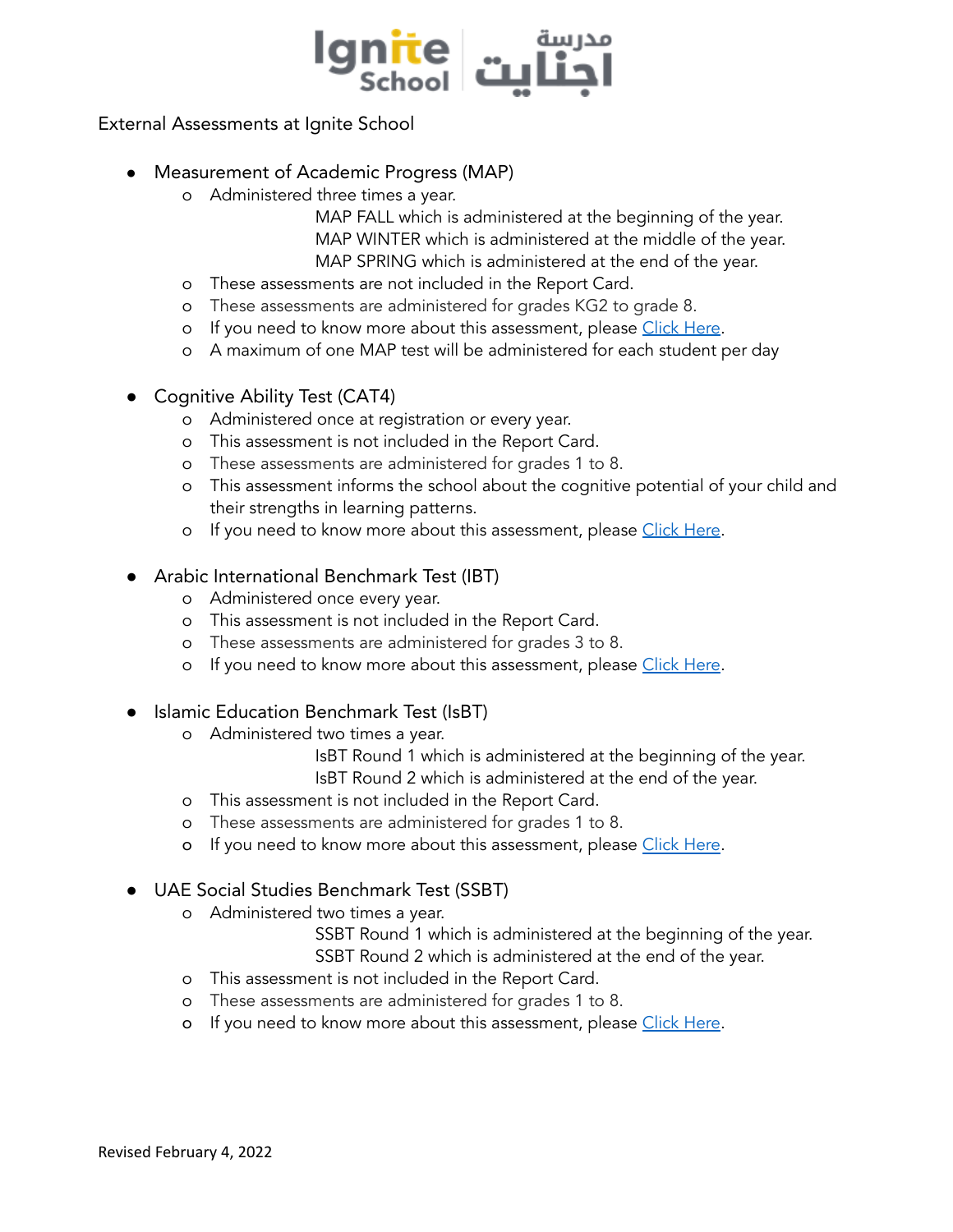

#### **●** TIMSS

- o This is the assessment that is named in the UAE National Agenda goals and holds schools accountable to supporting the UAE in its vision.
- o This assessment is not included in the Report Card.
- o Only students in grade 4 and grade 8 take the assessment. Students are selected randomly by the assessment publisher, and it is taken every 3 years.
- o If you need to know more about this assessment, please Click [Here](https://www.acer.org/au/timss).

#### **●** PISA

- o This is the assessment that is named in the UAE National Agenda goals and holds schools accountable to supporting the UAE in its vision.
- o This assessment is not included in the Report Card.
- o Only students that are 15 years old take the assessment. Students are selected randomly by the assessment publisher, and it is taken every 3 years.
- o If you need to know more about this assessment, please Click [Here](https://www.acer.org/au/pisa).

#### **●** PIRLS

- o This is the assessment that is named in the UAE National Agenda goals and holds schools accountable to supporting the UAE in its vision.
- o Only students in G4 take the assessment. Students are selected randomly by the assessment publisher, and it is taken every 5 years.
- o This assessment is not included in the Report Card.
- o If you need to know more about this assessment, please Click [Here](https://www.acer.org/au/pirls).

#### Reporting

The school provides regular updates to parents on the progress of students. There are currently 2 progress reports (at the end of each quarter) and 2 report cards (at the end of each semester) per year. There are four parent/teacher meetings per year to discuss the progress of the students.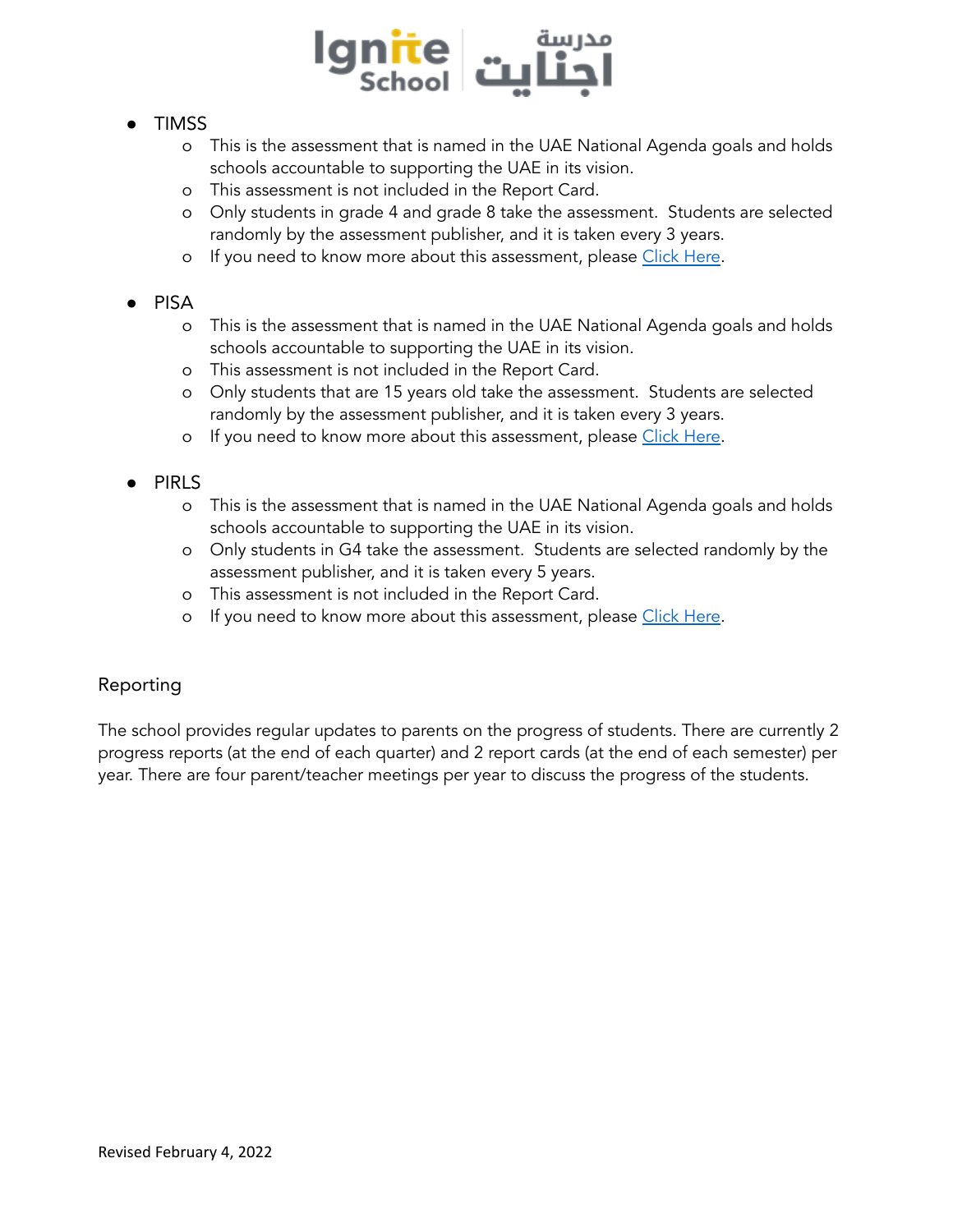

## Report Card Category Breakdown

| Phase 1         |         |      |         |        |                |                   |  |  |  |
|-----------------|---------|------|---------|--------|----------------|-------------------|--|--|--|
| Subjects        | English | Math | Science | Arabic | <b>Islamic</b> | <b>UAE Social</b> |  |  |  |
| Learning skills | 25%     |      |         |        |                |                   |  |  |  |
| Projects        | 25%     |      |         |        |                |                   |  |  |  |
| <b>Tests</b>    | 25%     |      |         |        |                |                   |  |  |  |
| Learning checks | 25%     |      |         |        |                |                   |  |  |  |

| Phase 2         |         |      |         |        |                |                   |  |  |  |
|-----------------|---------|------|---------|--------|----------------|-------------------|--|--|--|
| <b>Subjects</b> | English | Math | Science | Arabic | <b>Islamic</b> | <b>UAE Social</b> |  |  |  |
| Learning skills | 25%     |      |         |        |                |                   |  |  |  |
| <b>Projects</b> | 25%     |      |         |        |                |                   |  |  |  |
| <b>Tests</b>    | 25%     |      |         |        |                |                   |  |  |  |
| Learning checks | 25%     |      |         |        |                |                   |  |  |  |

| Phase 3         |         |      |         |        |                |                   |  |  |  |
|-----------------|---------|------|---------|--------|----------------|-------------------|--|--|--|
| Subjects        | English | Math | Science | Arabic | <b>Islamic</b> | <b>UAE Social</b> |  |  |  |
| Learning skills | 25%     |      |         |        |                |                   |  |  |  |
| <b>Projects</b> | 25%     |      |         |        |                |                   |  |  |  |
| <b>Tests</b>    | 25%     |      |         |        |                |                   |  |  |  |
| Learning checks | 25%     |      |         |        |                |                   |  |  |  |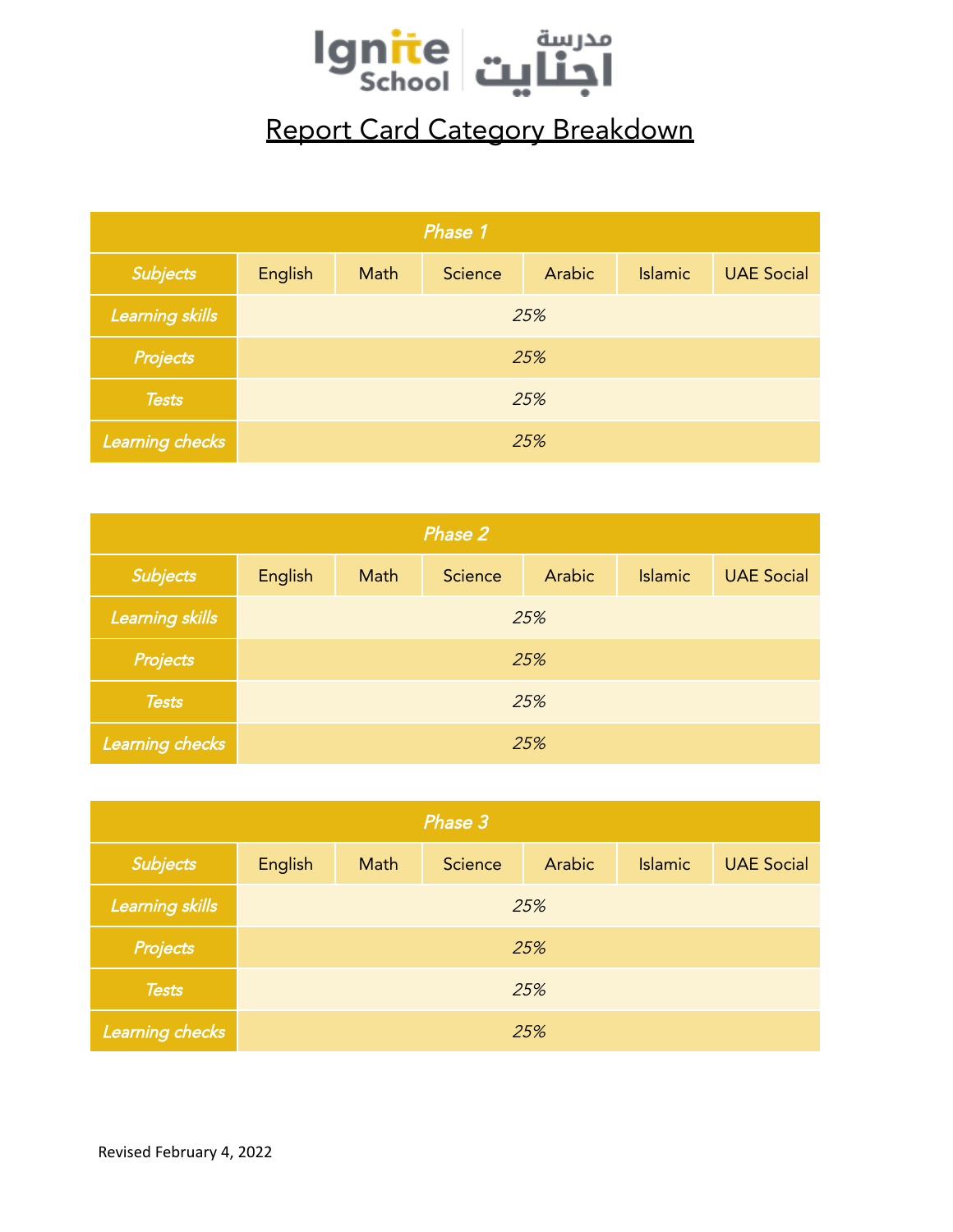

| Phase 1,2 &3          |     |        |     |                        |         |                                    |  |  |  |
|-----------------------|-----|--------|-----|------------------------|---------|------------------------------------|--|--|--|
| Subjects              | Art | French | PE. | $\mathsf{I}\mathsf{T}$ | Library | <b>US Social</b><br><b>Studies</b> |  |  |  |
| Learning skills       | 25% |        |     |                        |         |                                    |  |  |  |
| <b>Projects/Tests</b> | 50% |        |     |                        |         |                                    |  |  |  |
| Learning checks       | 25% |        |     |                        |         |                                    |  |  |  |

| Phase 1,2 &3    |                                                                                            |  |  |  |  |  |  |  |
|-----------------|--------------------------------------------------------------------------------------------|--|--|--|--|--|--|--|
| <b>Subjects</b> | Moral<br>Creative<br>Digital<br>Quran<br>Citizenship<br>Education<br>Recitation<br>Writing |  |  |  |  |  |  |  |
| <b>Overall</b>  | Completed / Not Completed                                                                  |  |  |  |  |  |  |  |

Notes:

- Phase 1 means KG1 and KG2.
- Phase 2 means grades 1 to 5.
- Phase 3 means grades 6 to 8.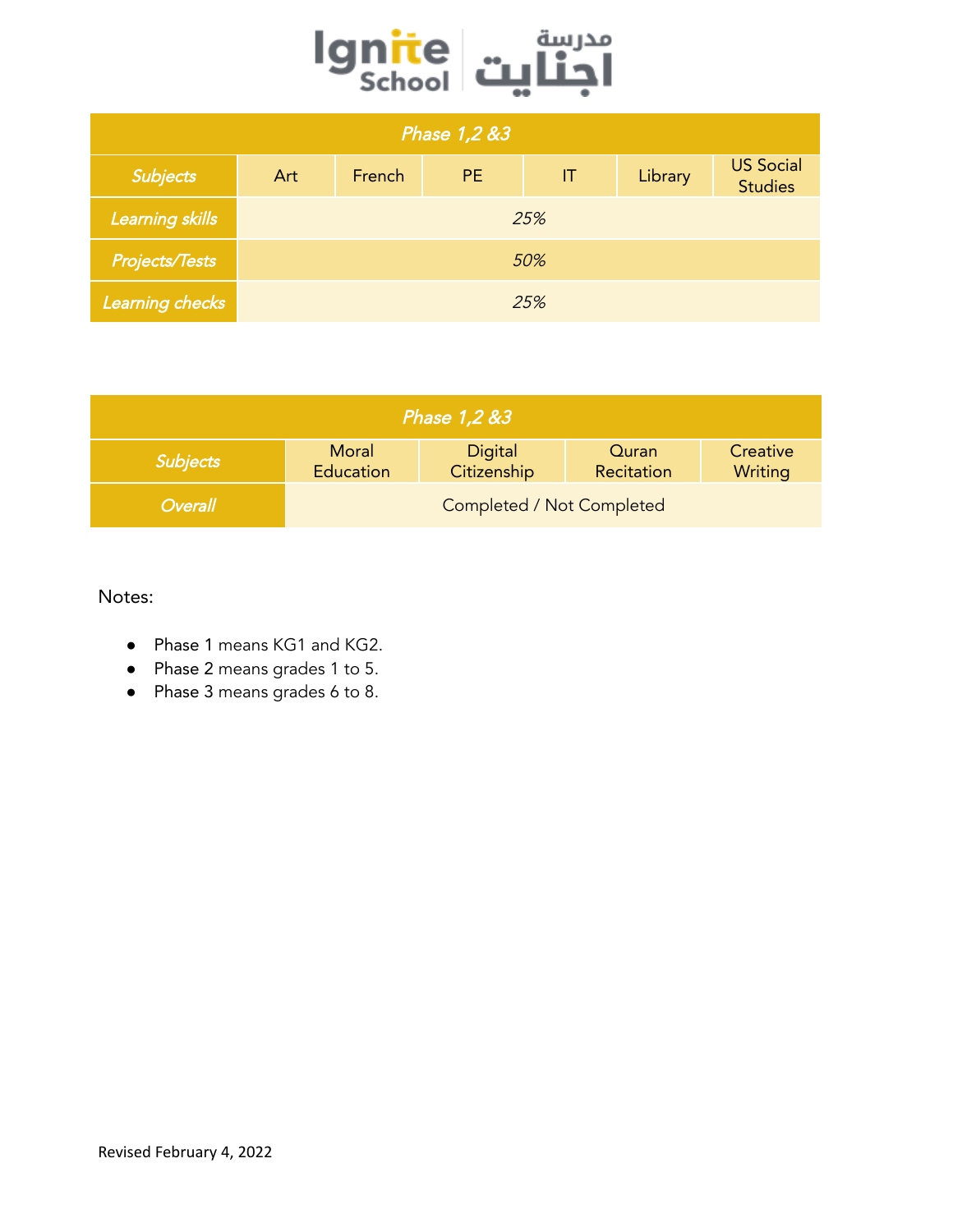

# Ignite Report Card Category Breakdown Tree For Phase 1 (KG)

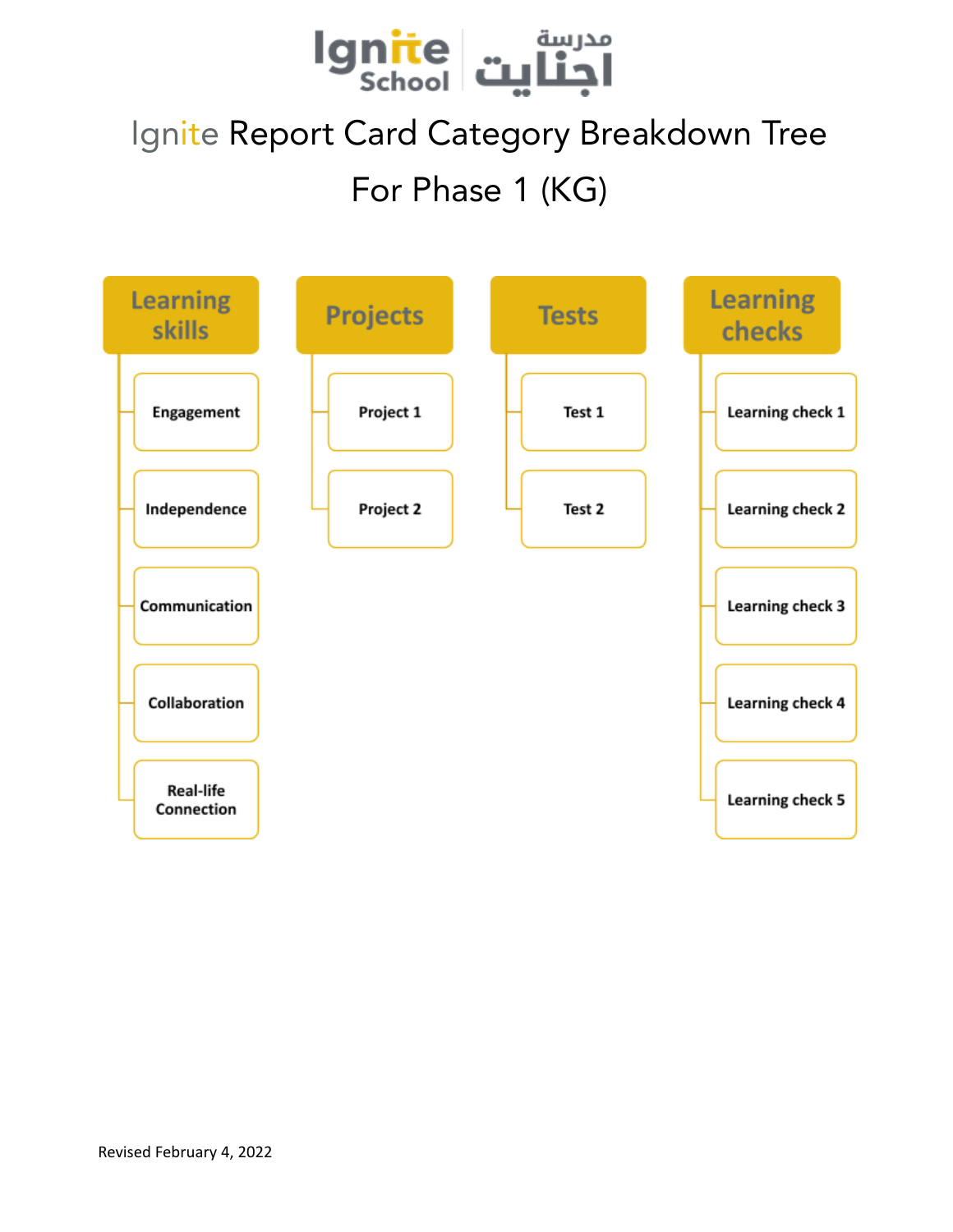

## Performance Indicators for Phase 1 (KG)

|                | Descriptors                                            | Illustration                                                                                                                                                                     |
|----------------|--------------------------------------------------------|----------------------------------------------------------------------------------------------------------------------------------------------------------------------------------|
| EE             | Exceeding grade-level<br>expectation                   | Demonstrates evidence that significantly exceeds<br>proficiency in learning targets/standard; applies evidence of<br>high-level thinking of concepts/skills.                     |
| <b>ME</b>      | Meeting grade-level expectation                        | Demonstrates evidence that the learning target/standard<br>has consistently been met; shows evidence of high-level<br>thinking and proficiency of concepts/skills independently. |
| <b>WT</b>      | Working towards expectation                            | Developing comprehension in learning targets with limited<br>understanding; inconsistent demonstration of<br>concepts/skills; is dependent upon support.                         |
| N <sub>1</sub> | Needs improvements towards<br>grade level expectations | Beginning to demonstrate comprehension in learning<br>target or not enough evidence that the learning<br>target/standard has been met                                            |
| <b>NA</b>      | Not Assessed                                           | The learning target standard has not yet been assessed at<br>this time.                                                                                                          |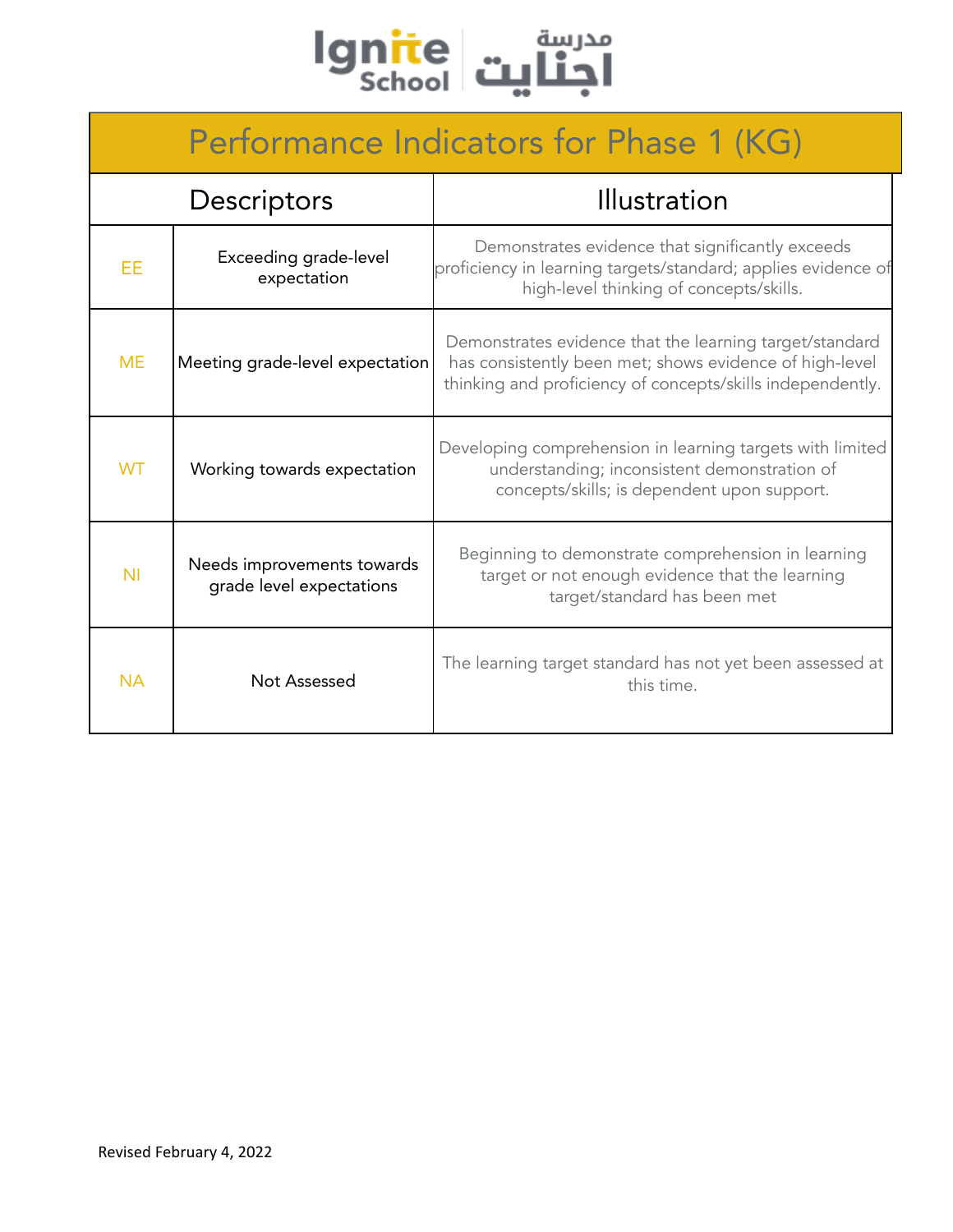

# Ignite Report Card Category Breakdown Tree For Phases 2 & 3 (Grades 1 to 8)

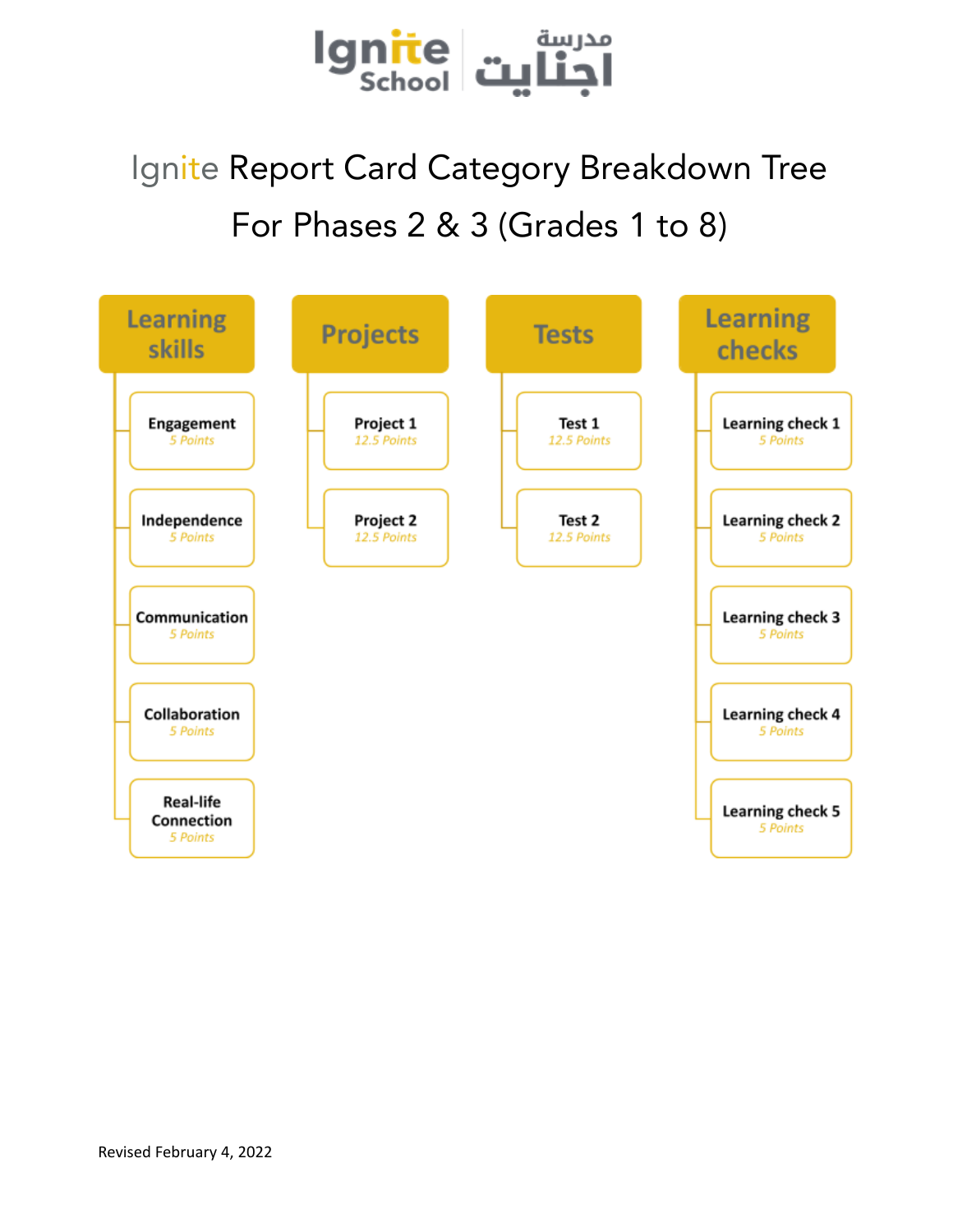

## Ignite Attainment and Progress Matrix

|                |                 | Internal Assessments |                      | External<br>Assessments |            | CAT <sub>4</sub> |            |                |                                         |
|----------------|-----------------|----------------------|----------------------|-------------------------|------------|------------------|------------|----------------|-----------------------------------------|
| <b>Band</b>    | Letter<br>Grade | Science              |                      | Arabic, Islamic &       | <b>MAP</b> | <b>IBT</b>       | Mean       | <b>Stanine</b> | Descriptors                             |
|                |                 | Math                 |                      | Social                  | Percentile |                  | <b>SAS</b> |                |                                         |
|                |                 | English              | Grades<br>$1$ to $8$ | Grades<br>9 to 12       | All Grades | All<br>Grades    |            | All Grades     |                                         |
| 1              | $\overline{A}$  | 90-100               | 90-100               | 90-100                  | 90-100     | 90-100           | 119-141    | $8 - 9$        | Above Curricular                        |
| 2              | B               | 77-89                | 70-89                | 70-89                   | $61 - 89$  | $61 - 89$        | 104-118    | $6 - 7$        | Expectations                            |
| 3              | $\mathsf{C}$    | $67 - 76$            | 50-69                | 60-69                   | $41 - 60$  | $41 - 60$        | $97 - 103$ | 5              | In line with Curricular<br>Expectations |
| $\overline{4}$ | D               | 60-66                | $41 - 49$            | 50-59                   | 24-40      | 24-40            | 89-96      | $\overline{4}$ |                                         |
| 5              | F <sub>2</sub>  | 25-59                | $21 - 40$            | 25-49                   | $12 - 23$  | $12 - 23$        | 82-88      | 3              | <b>Below Curricular</b><br>Expectation  |
| 6              | F1              | $0 - 24$             | $0 - 20$             | $0 - 24$                | $0 - 11$   | $0 - 11$         | 59-81      | $1 - 2$        |                                         |